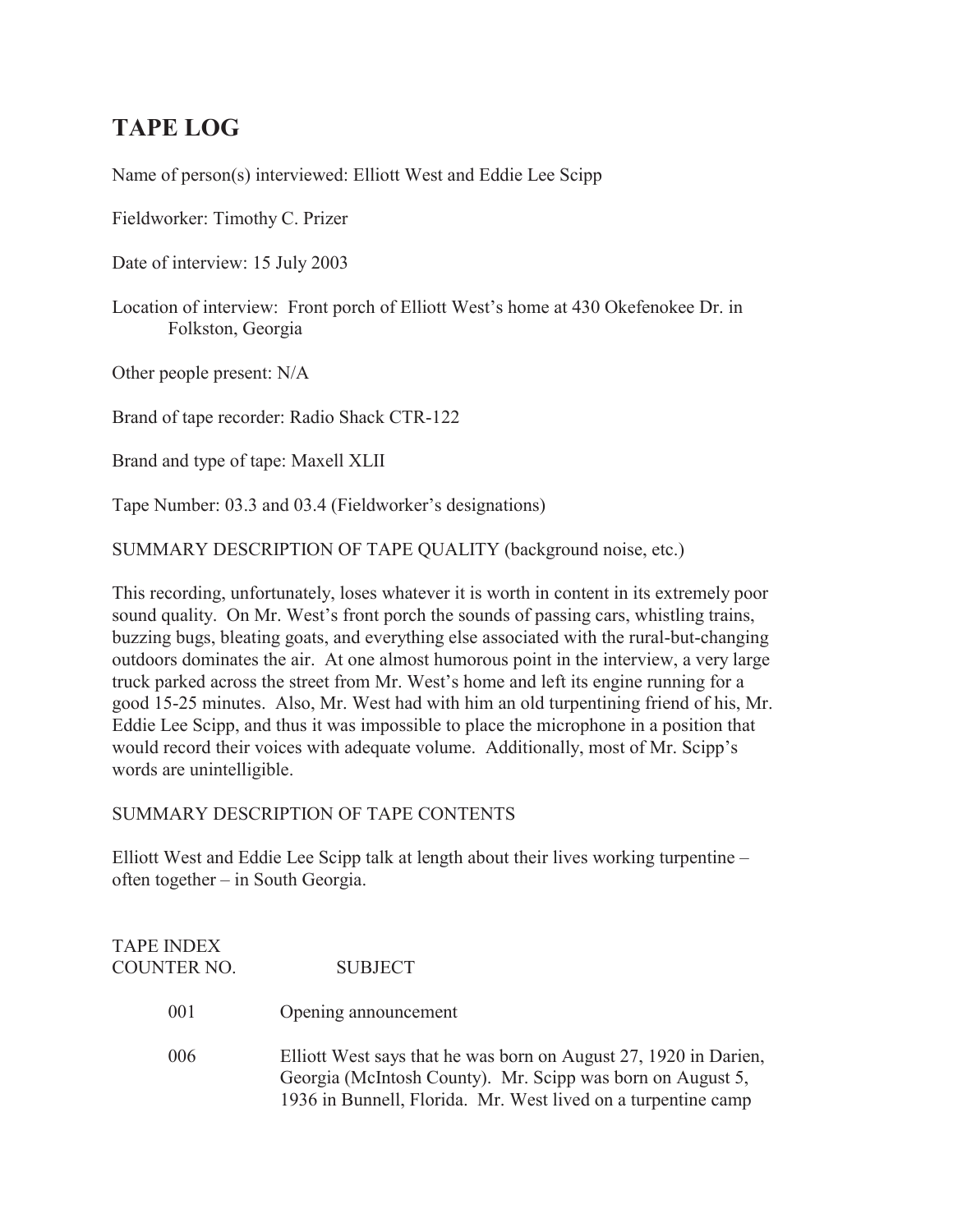from a very young age. He knows that by the time he was six or seven years old he was on a camp, and he was likely on one earlier than that. From as early as Mr. West can remember, his father raised him on a turpentine camp in Brantley County near Nahunta, Georgia. Mr. Scipp started turpentining in 1947. Mr. Scipp's father moved his family (including a young Eddie Lee) from Palatka, Florida to other areas in the state.

028 Mr. West has lived on so many turpentine camps that he is not confident enough to even guess at a number. West left his parents' home in Wayne County, Georgia near Jesup when he 17 years old. From there, he went to Mayday and then Homerville in Clinch County, Georgia. From 1937 until fairly recently, Mr. West has spent his life working on one turpentine camp or another. Mr. Scipp, meanwhile, began working turpentine as a boy of 11 years old. He remembers that as a boy, it once took him an entire week to fill a 24-gallon bucket with gum. Mr. Scipp then began working alongside another boy about his age while two teenagers worked nearby as well. When Scipp turned 16, he moved away from home and began working turpentine elsewhere in Florida. After about a year, he moved again, this time to Adel, Georgia in Cook County. One Saturday night, he left Adel and headed home to his mother's in Bunnell, Florida. Mr. Scipp lived in Bunnell until he got married in 1955. He moved again to a camp elsewhere in Florida before heading off to live and work in Georgia for Mr. Varn before moving to Hoboken, Georgia to work for Frank Dukes.

- 059 Mr. West says that he used to wake up at 4 a.m. when he lived in the turpentine camps, and he has continued this routine even now as an 82-year-old retired man living in his own home. Mr. West's wife usually prepared breakfasts in the morning that consisted of rice, peas, beans, and cornbread. Mr. West then carried bread, sausage, peanut butter, and saltines into the woods with him. Mr. Scipp woke up at about the same hour. Scipp says that he and Mr. West were never late for work.
- 079 On breaks in the woods, Mr. West normally sat down and enjoyed his food. Often there was no one around when Mr. West would take his breaks. He normally spent about 30 minutes to an hour resting and eating. When workers did work with him in the woods, they would sit and talk about turpentine while they ate. Mr. West was normally finished working for the day about 3 p.m. West used to buy his groceries at the commissary when he lived on camps that had one. Other times he went into town on the weekends to buy groceries at the store. The last commissary West remembers going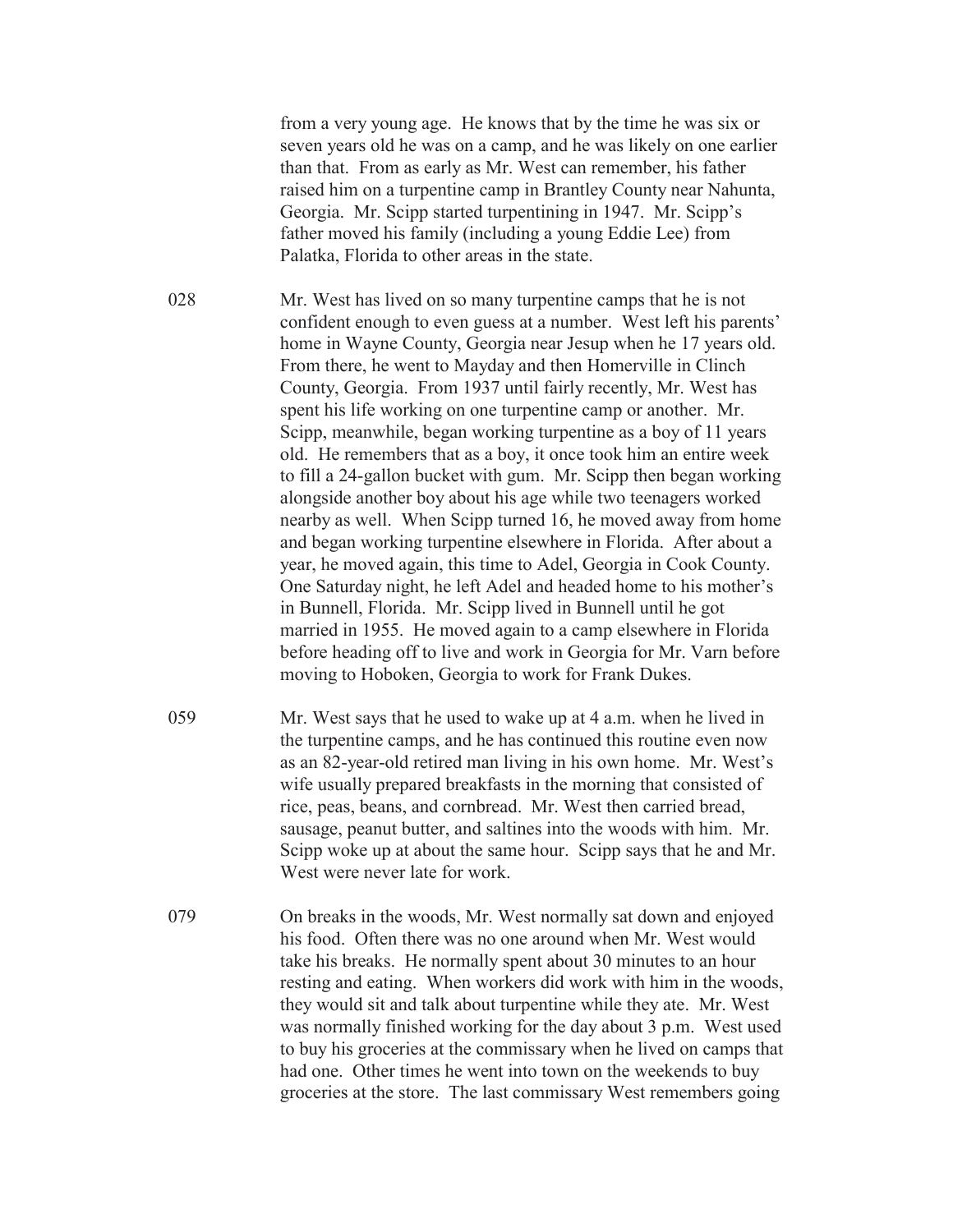into was at the Eight-Mile Still in Homerville. He normally went there only for saltines and canned goods.

- 097 In the camps, West woke himself up at 4 a.m. every morning. Other men in the quarters, though, were more difficult to wake up. The boss used to ride through the quarters blowing his truck horn to wake workers up, and sometimes many of them still didn't move from their beds. West remembers when he was a little boy and his father would wake him up to go to work in the woods. He also remembers living in turpentine camps in which rides to the woods were not offered, forcing workers to walk five to seven miles just to get to the woods.
- 115 West recalls the woodsriders sitting on horseback and watching the workers carefully to make sure that they didn't miss any trees. The bosses never had to wake West's father either, for he was awake long before the other workers as well. Mr. West says that some of the workers had problems with the woodsriders, but that most of them got along just fine. "If I couldn't suit [a woodsrider]," West says, "I'd know what I'd do – get up and move. I'd move away from there. That's what I'd do." West does remember having woodsriders who were too watchful of his work and who thus aggravated him severely. But West says that he would have nothing of it. "He'll come one week, 'Well, you need to set your streak up a little bit.' And then he'll come the next week, 'Set it a little across.' And that kept on aggravating me and I said, 'Well, I'm fixing to set it now 'cause I'm gone.'" He would move if he couldn't suit his bosses.
- 141 The threat of having Mr. West leave and work elsewhere was usually enough to persuade the bosses and woodsriders to allow him to work how he pleased. If he said that he was going to leave, the boss would say, "Well, I hate to see you go," and the offer him \$100 or even \$200 to stay for the rest of the year. He remembers one boss giving him \$100 at Christmas time one year in hopes of having Mr. West stick around for the next year. "He just liked my work that good," West says. West normally accepted the money and stayed on the camp working for the same boss. When Mr. West was tempted to go work turpentine on half, the same boss gave him \$200 not to leave.
- 158 West and Scipp both remember working in the woods before pickup trucks had been significantly introduced. During these times, the barrels of gum were always loaded onto wagons and then hauled to the still. Mr. West used to ride on the wagon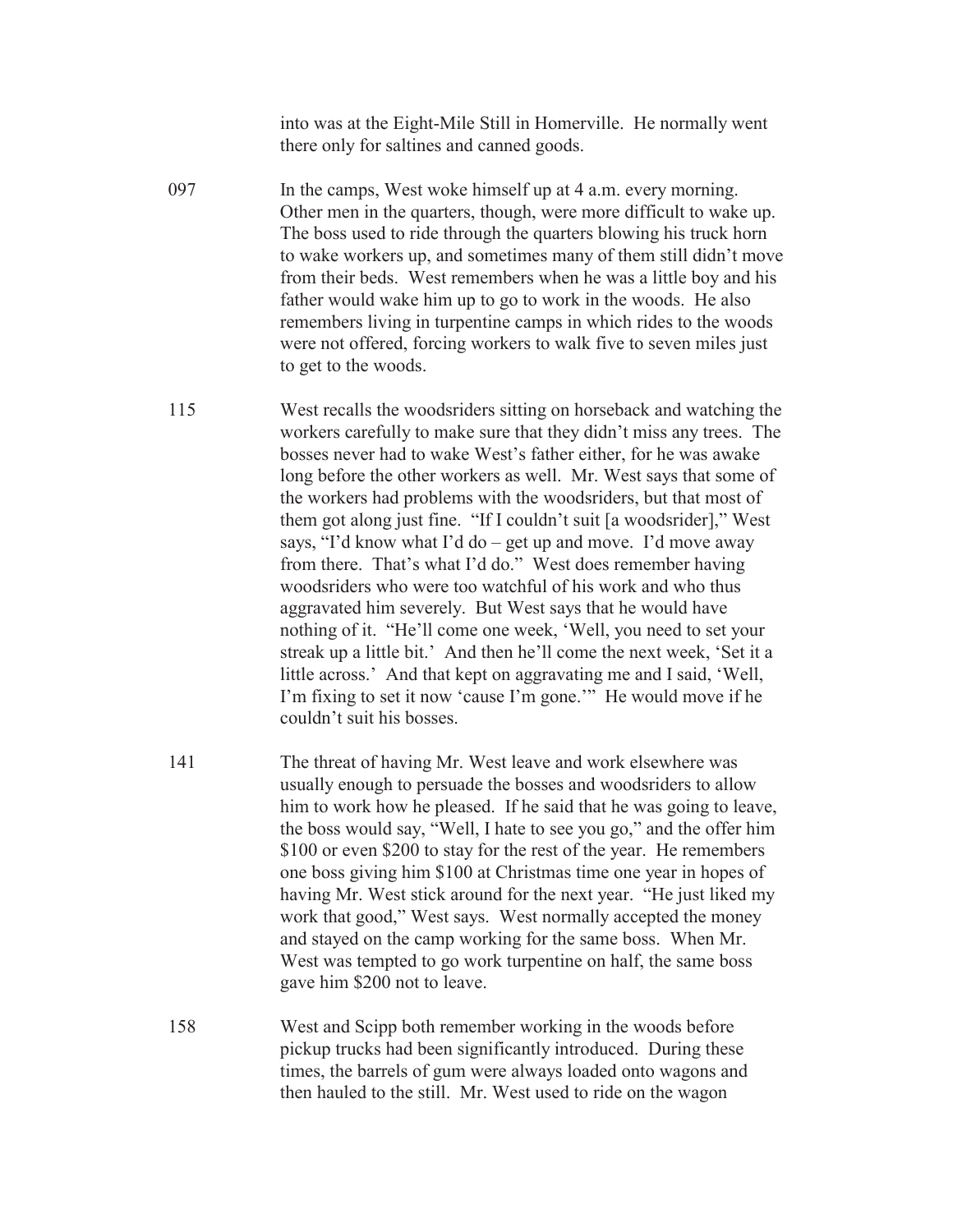through the woods, depending on its daily route. The wagons used to go to different areas of the woods on different days, and depending on the area of the woods in which a worker was supposed to report, he would either catch a ride on the wagon or walk. West remembers walking many days and arriving in the woods before those who rode on the wagon. "Yeah, I came up the hard way with that turpentine," West says. "Had to roll [the barrels] up with skids on the wagon. That's a job… That wagon is high, you know. Them back wheels are high off the ground."

175 Mr. West says that some of the hardest workers in the woods were the mules. Scipp remembers being able to use commands to direct the mule. West says that some mules were willing to work for anyone while others would not budge unless a familiar voice and face hollered the command. Some, West remembers, were unusually stubborn and prone to kick. "Some," West says, "would look at you and turn their foot. You know what they mean. You best get out the way." Mr. Scipp recalls a joke involving a mule and an ox. [Paraphrased] A mule refuses to go to work in the turpentine woods when the ox tells him, "You got to work today." The mule says, "One day they're gonna butcher you." The ox then responds with the joke's punch line: "And after they butcher me, they'll use my hide to whip you for the rest of your life."

195 Mr. Scipp remembers Mr. West outperforming him many times in woods when they would have contests. Mr. Scipp tried and tried to chip trees more quickly than Mr. West, but he never could. Around this time, Mr. West was a heavy drinker and would stay out of the woods most Mondays. He says this is why he decided to go into turpentine on his own. With no boss, he could drink as much as he wished and miss work when he pleased. Mr. Scipp remembers being done with work most days by noon or so when he was his own boss in the woods. People from in town would think that he never worked because he was home so early every day. Scipp would ask them, "How do you think I'm paying for a house and a car if I don't work?" Scipp says that he would never just be lazy and not work. It doesn't fit his character or Mr. West's character. Scipp says that he and Mr. West were both born in August and have the same horoscope. Therefore, they have a lot in common when it comes to personality. Scipp says that he nor West like a lot of fuss, they don't like being around a crowd of people, if they borrow money from someone they will pay them back, and they want to work for everything they have. Scipp says that he will also talk right back to a white man or boss who gives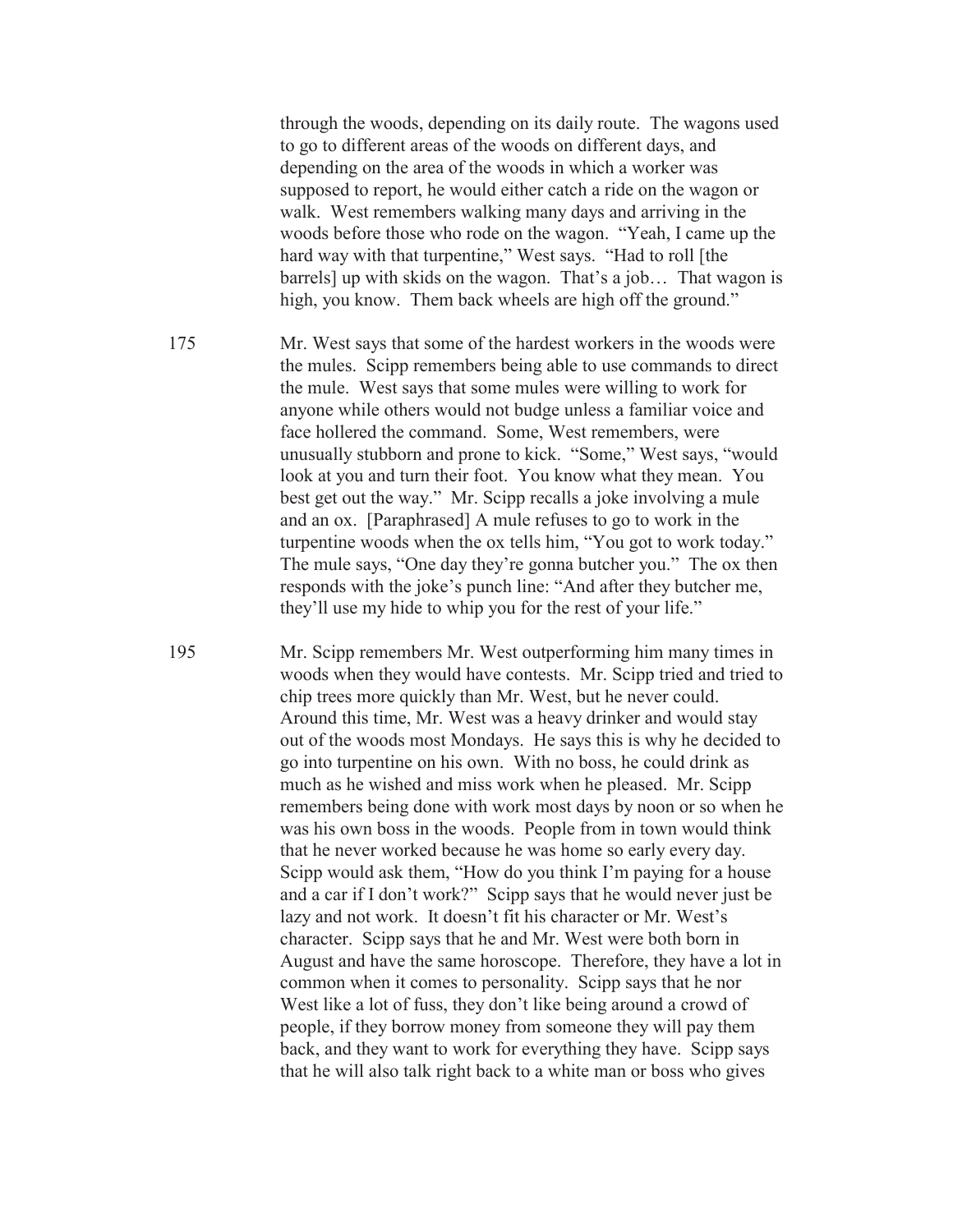him a hard time. He adheres to the belief that people should treat others how they themselves wish to be treated.

217 This made the bosses respect Scipp perhaps more than other workers. Mr. West remembers a boss who cursed "every other word." This boss once hollered at a group of workers (of which West was a part) because they weren't working hard enough. West spoke up and said that the boss had better speak to the workers individually because West was working as hard as ever. The boss said that he wasn't talking about Mr. West, apologized, and never yelled at West – directly or indirectly – again. Mr. Scipp recalls a similar story [nearly all unintelligible]. Even when Mr. West had a boss in the woods, he was not afraid to simply refuse to go to work some days. One day, his boss came by to get him to go into the woods and West looked him straight in the eye and said, "I got drunk last night and I'm not going to work today." The boss was a bit shocked and told Mr. West to put a shirt on and come on out into the woods to work. West told him once again that he was not going to work today. The boss then asked if Mr. West would be ready the next morning when he came by. West replied, "Yeah. One way or the other. That's what I mean. I'll either go to work or down the road." He never had any more trouble from that boss.

249 West remembers the names of several mules he worked with. Most readily he remembers "Pete," "Cat," and "Kitty." "Kitty" was a violent kicker. West remembers "Kitty" splitting the seat of a wagon with a kick one day. "That was the kicking-est mule I ever seen in my life," West says. Mr. Scipp remembers working with mules named "George" and "Dan." The mules usually had names chosen for them by the time the workers started working with them. [Truck pulls up across the street from Mr. West's home and parks with his engine running. This sound continues for quite a while.] Mr. Scipp recalls one mule named "Drake" that was very stubborn and very fast. For seemingly no reason, "Drake" would often take off in a gallop and men would chase after him until they caught the mule. Many mules were a lot like pets, according to both West and Scipp. West says that many mules liked to be petted and many responded to human commands very well. Scipp recalls one mule that they called "Tiger" because it had stripes on its body a lot like a tiger's. This mule, too, was also very dangerous. Scipp also recalls a horse on one of the camps that would take off in a gallop and jump several fences trying to escape.

290 The size of the quarters in the camps ranged with each camp. The largest camp West remembers living in only housed about 20 or 25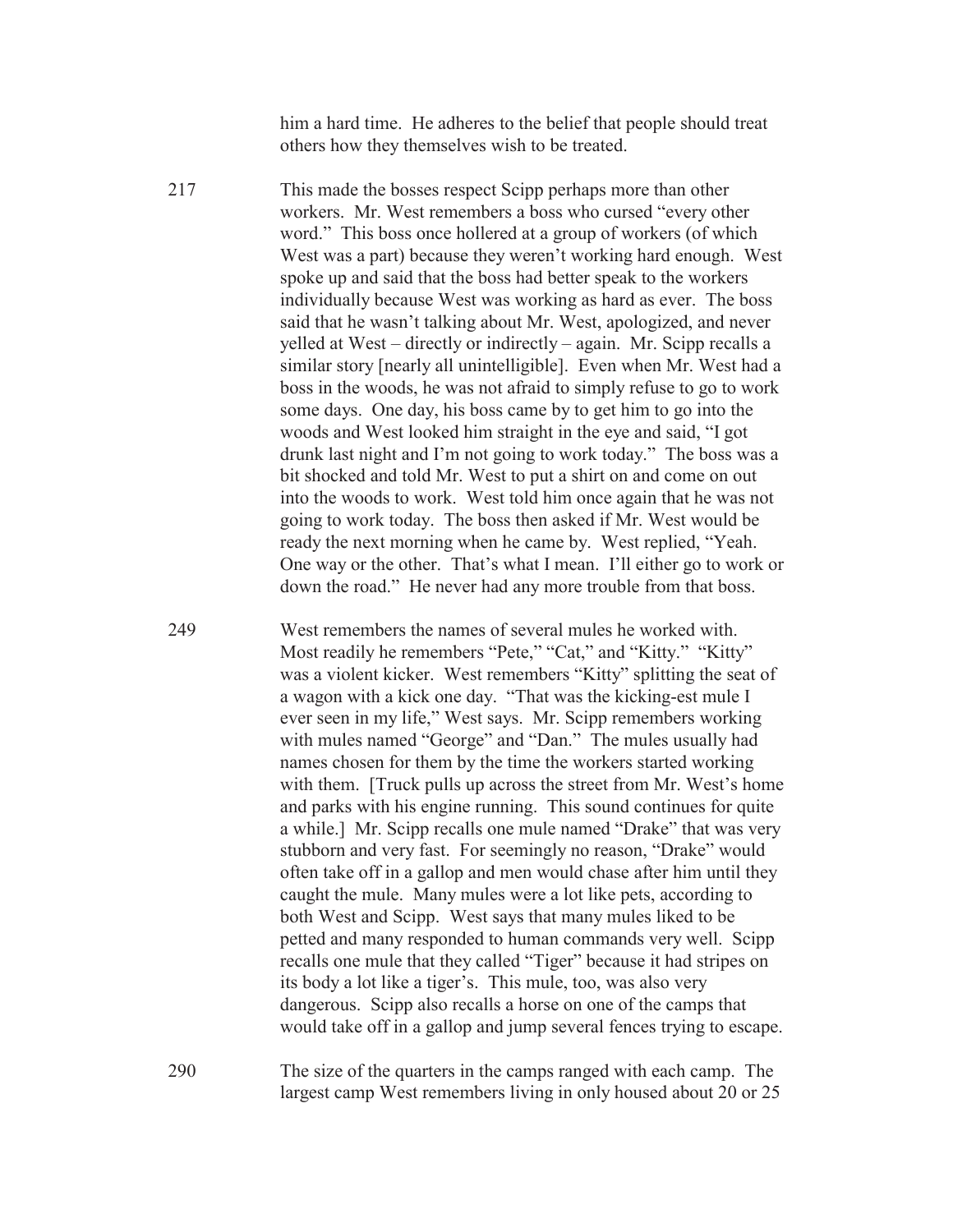workers and their families. Other camps, West says, had three or four different sets of quarters which each housed 20 or 25 families. West never lived in a camp this large, however. With all these families close by, they formed a community that operated on a system of reciprocity. Scipp remembers that if a worker became ill, another man would chop firewood for his family and bring food to his house. Women would provide each other with water in order to wash clothes.

- 307 Payment on the camps also varied from place to place. West remembers that when he first started working turpentine in the 1920s, he only got paid once a month. He also remembers getting paid "by the thousand," meaning that for every 1,000 trees the workers chipped, they received a set price. West remembers getting paid just 70 cents for his work a long time ago. In the 30s, or in the "Hoover days," as West remembers, payments were much worse than even 70 cents. Workers were expected to work 10 hours a day, six days a week. Sunday was the only day they were allowed off when working during the Depression. Sawmill workers made even less during these times.
- 329 On paydays, some workers went into town to buy groceries. But many workers could only go to the commissary for financial reasons. Families with a lot of children almost never bought groceries from anywhere other than the commissary. West recalls that there were no refrigerators or freezers in the camps long ago. Thus, it was impossible to keep ice. A man would come around with ice for the families in the quarters about once or twice a week, West says.
- 350 West nor Scipp remember any jokes about woodsriders or bosses, but they do remember some workers talking about the woodsriders behind their backs. Many of the workers though were also extremely lazy. West remembers some workers who had families who needed to eat and they were still too lazy to get out in the woods and make money to support them. Other workers picked on him and others like him for not wanting to work. West and Scipp say that they rarely ever joked around though. They took the work seriously and always took care of their families. Scipp recalls leaving the woods for a while to find other work (once at a tractor place), but he always came back to turpentine.
- 396 West and Scipp remember workers' calls and hollers in the woods. West never did any tacking himself though. He says that every time he tried he busted up his fingers. Mr. Scipp used to tack a lot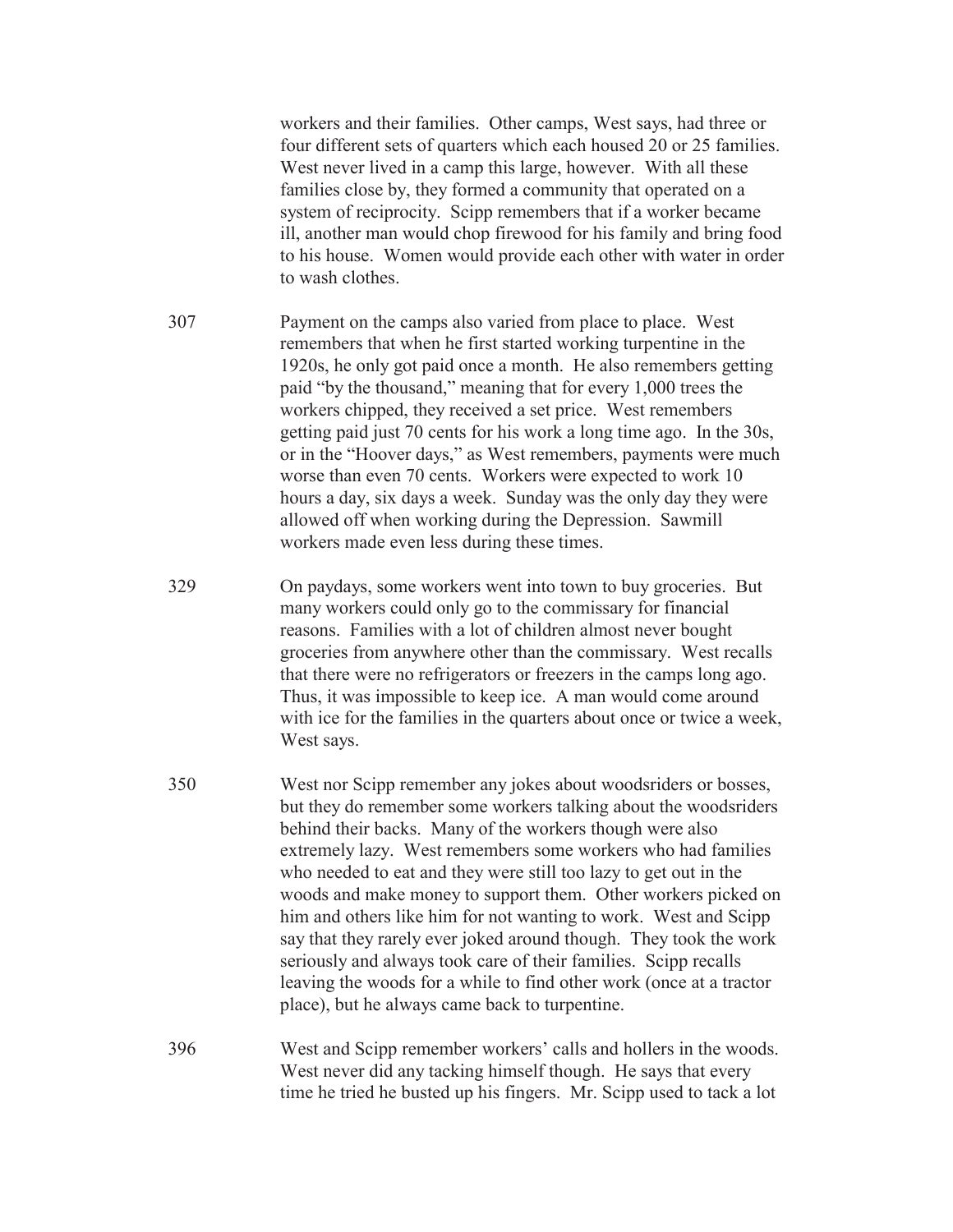of tin and thus had several calls and hollers. Mr. Scipp recalls one worker who could tack more tin than anyone else. Mr. West remembers a 70-year-old man named Smiley who could tack more tin than the youngest of workers. Scipp used to holler "Twelve" and "Gettin' Better." He remembers other workers hollering "Ten," "Two," "Five." Mr. Scipp says that when he got real good at chipping, he could beat anybody in the woods except Mr. West. No one could beat Mr. West at chipping, according to Mr. Scipp. Mr. West remembers a worker hollering "Polecat."

- 449 Mr. Scipp explains the precision required to be able to tack tin well. Avoiding your fingers when you are tacking is a must, and there is an exact science to doing it. Scipp demonstrates with his hands that one must hold the nail steady, give it one good whack on the head, and immediately pull the fingers back to avoid smashing them. West remembers some times when he wouldn't even take a break in the woods because he was too busy chipping. He would stand up and eat his sandwich for lunch while he was working in the hot sun. Mr. Scipp says that it is much easier to get a lot of work done early in the morning before it gets too hot. By 10:30 a.m., it is much too hot to just be getting started for the day.
- 475 West says that he never sang any songs when working in the woods. Scipp and West agree that they normally worked too far away from any other workers to hear them singing, and neither West nor Scipp ever sang in the woods themselves. Scipp remembers the music that coopers would make when they hammered the wooden barrels together in the days before the metal barrels. After the metal barrels were introduced, Scipp remembers workers using their dip irons as drumsticks on the metal dip bucket. Scipp said the metal barrels made good music, but he agrees with West's comments that the wooden barrels did sound much better.
- 507 Mr. West says that he rarely talked in the woods. Even when he was working in a squad with several other workers around, he would leave the group for another if they were talking too much. He infers that he was too serious about the work to stand around talking. "If you join the party," West says, "you ain't gonna do nothing."
- 533 The houses in the quarters were dilapidated at best, West says. They were just boards nailed together and many of the boards weren't level or lined up with each other. There was no insulation, and there were cracks in the walls and the ceilings. "You could see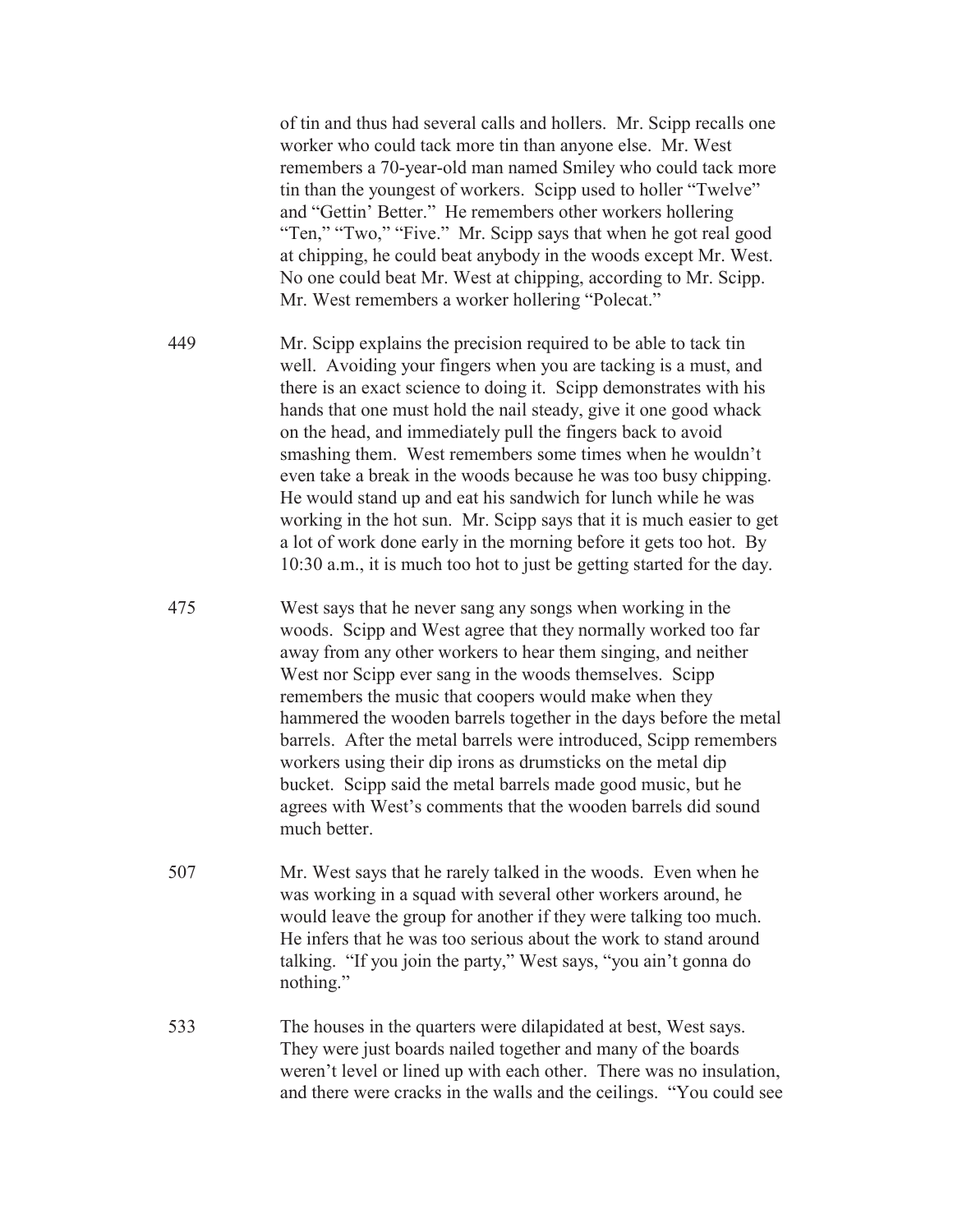the stars. Oh boy, it was rough," West says. The floors had cracks in them as well, revealing the dirt on the ground underneath in full view. Mr. West remembers his mother taking newspaper, water, and flour in order to make a sort of "starch" that would patch the cracks in the walls. Every Christmas, West says, they would remove the last year's starch and put up a fresh coat. Scipp and West also remember their mothers making a formula that would clean the floors as well. They would mix potash, washing powder, and water together to make what they remember as a highly effective wooden floor cleaner.

[End of Side A]

[Begin Side B]

- 001 Families in the camps used wood irons that they would have to heat with a fire. The radios also took batteries that were connected to the back and were sometimes larger than the radio itself. Scipp remembers going deep into the woods in the wintertime to get firewood for the woodstove. Scipp also remembers his mother washing clothes in a large bucket. Scipp reminisces on the fact that childrearing was much different then than it is now. He says that parents were not afraid then to whip their children. Now, they have to worry about charges of abuse. But children were much more disciplined then than they are now, Scipp says. West agrees that he would never talk back to his mother, and he would always do just as she said. Scipp recalls a story of a whipping.
- 051 The houses were so poorly insulated that the rain often came inside the house. West remembers having to wade water inside and outside his home after heavy summer rains. Scipp recalls a heavy storm he once witnessed [nearly all unintelligible].
- 084 West says that most women in the camps had no paying jobs whatsoever. Most cooked and cleaned for their families. West does remember some women working in the woods, and he says that they were nearly always very good workers. Most of them that desired to go into the woods were as good of workers as most of the men. West remembers his mother cutting pulpwood frequently. Kids rarely went to school when Mr. West was coming up in turpentine. Most just hung out in the camps and played on the dirt roads. Scipp remembers that he and some other kids in the camp used to make their own wagons out of wood. He says he still remembers how to do it. West remembers doing the same thing in the "Hoover days." "We didn't know what toys was," he says.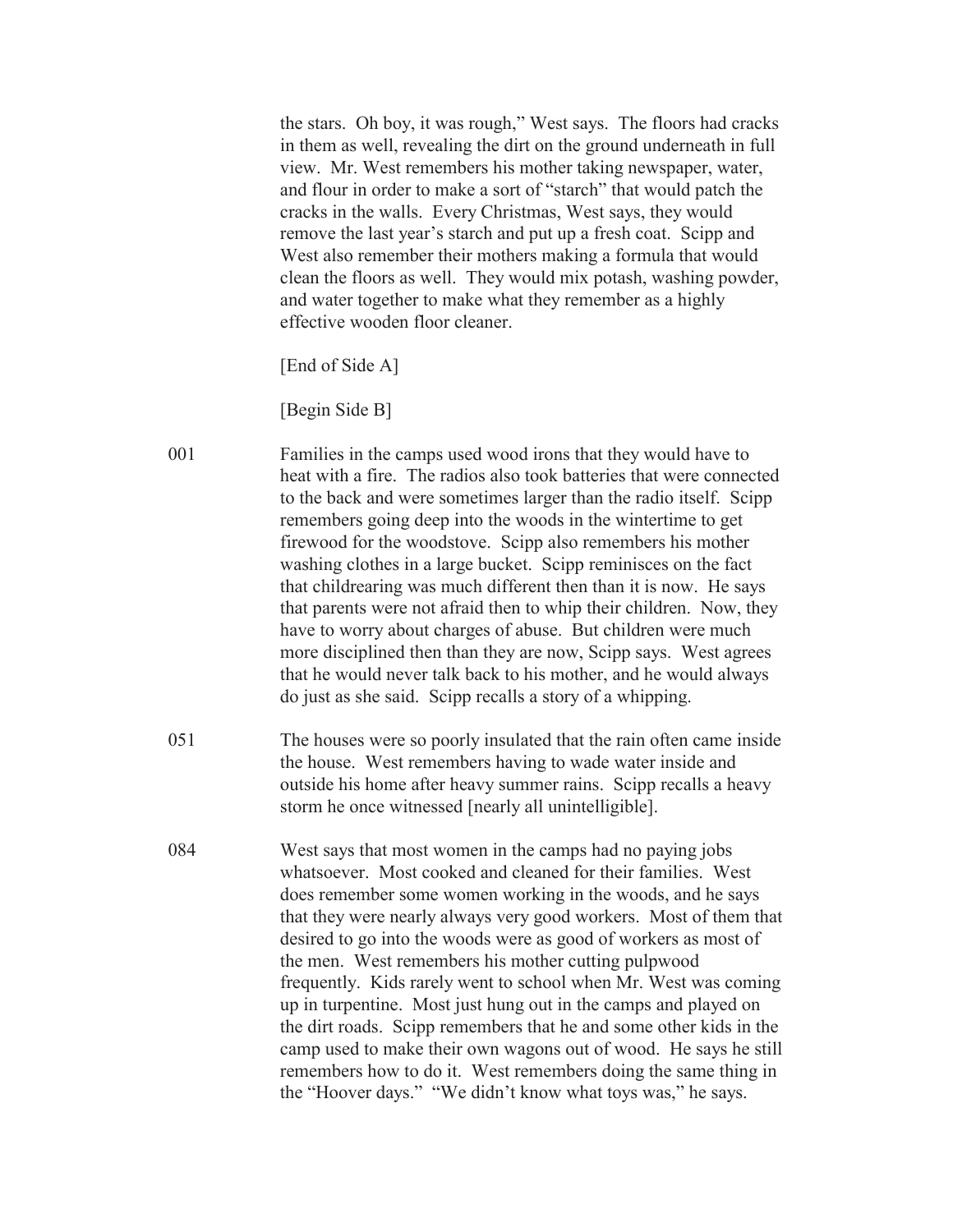"Makes us own wagon." West says that they would find a round tree and cut it down. They would then bore a hole through the middle of the round slice of tree and use it as a wheel on the wagon. Scipp says that he makes knives now and that no one taught him how to do it. West encourages him to go get some of the knives out of his truck to show the fieldworker. [Scipp exits the porch and the door slams shut.] West says that Mr. Scipp can do a lot of things. He is a good mechanic.

- 104 West says that he has had very little schooling in his day. Times were so hard that he had to work as soon as he could to help make money for his family. [Scipp comes back onto the porch and the door slams shut. He shows the fieldworker his self-crafted knives.] Scipp explains how he makes the knives. Children in the camp played what they called "Merry-Go-Round" in the camps. Church was a big gathering in the camps every Sunday. Preachers normally came from off the camp to preach every Sunday. Scipp remembers that in the churches is where he got most of his education. He is able to read, he says, but he can't spell well. He demonstrates that he can spell the word *international*. He says he can read a car engine and fix it better than he can understand any book. [Scipp tells an unintelligible story.]
- 146 When someone died in the camp, workers and their families would sit up in the home all night with the deceased. They would also make a casket out of wood for the body. The deceased were buried in a cemetery on the camp. When a couple in the camp decided that they wanted to marry, they would tell the preacher and he normally came out and married them on the spot in the camp. Rarely did couples go to the courthouse or to a church off the camp to get married. Sometimes marriages occurred between a man and a woman who live on the camp together, and other times it occurred between a man on the camp and a woman who lived off the camp.
- 167 Mr. West nor Mr. Scipp know any jokes that men on the camp would tell about their wives. The fieldworker explains that he has heard some, and Mr. Scipp asks to hear one. The fieldworker tells one: "One boy says, 'My daddy owns a lot of land. He owns 100 turpentine trees.' Another boy says, 'Well, my daddy owns 200 turpentine trees.' The third boy says, 'That's nothing. When daddy came home at 3 a.m. last night, Mamma gave him hell.'" West and Scipp say that it if someone had heard something like that, they better not spread it around the camp. West says that workers occasionally gathered at the commissary to sit around and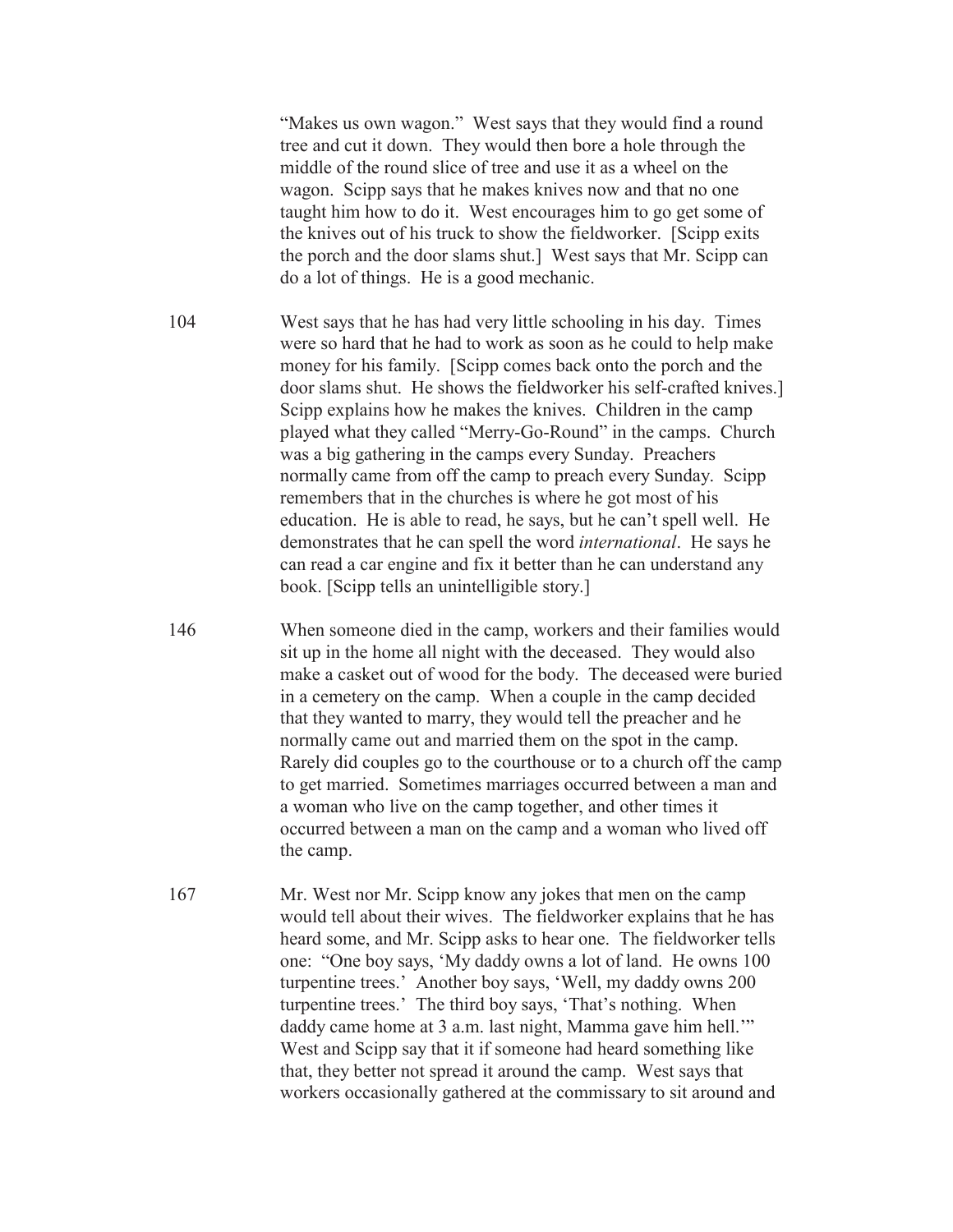talk. West and Scipp both speak of their amazement at the language some children use nowadays. They say that they would never have dreamed of using that type of language when they were young.

198 Many workers fled the camp when they needed to because of financial reasons or because they simply wanted to go elsewhere. Nearly all workers fled from one camp to another and began working for another boss on another camp right away. Many workers were in so much debt that they had to run away. Several camps had jukes in which workers would drink, listen to music, and dance. Camps that didn't have jukes nearly always had a man that could play guitar, and workers would gather at one of the homes in the quarters to party there. Mr. West speaks of how Mr. Scipp is a guitarist. Scipp remembers piccolo music in the jukes too. Workers in the jukes drank a whole lot of alcohol and gambled. West says that he never gambled, but that he drank a whole lot of whiskey. He never did want to gamble while he was drunk. Fights also occurred fairly frequently in the jukes. "Now and then, one would get cut up," West says. "Some of 'em would fight and they'd be back together the next time. Now and then somebody would get killed, especially with that gambling business." Scipp says that some workers brought turpentine cutters to the jukes with them in case they got in a fight. [Truck across the street finally pulls away and there is relative silence in the background.] Scipp says that workers almost never told on each other after situations like this because they knew that they might need the others to remain silent about them the next time.

- 253 When the police came out to the camp to regulate, the bosses would normally make sure that the police knew that they would handle it and that there was really no need for the cops. Some bosses didn't even allow the police on their camps. Thus, the bosses really made the law themselves on a lot of camps. But as West recalls, the workers did have a bit of say-so for themselves on the camps too. West recalls the story again of how he refused to go to work one day. Mr. Scipp recalls another story about how Mr. West was a wonderful and efficient worker.
- 302 Moonshine was often made on the turpentine camps. West laughs when he remembers that his father used to make moonshine West's mother's wash bucket. West says that the boss usually knew that the production of moonshine was going on, and that they rarely cared back in the twenties and thirties. Nowadays, West admits, one couldn't get away with that anymore. Scipp remembers that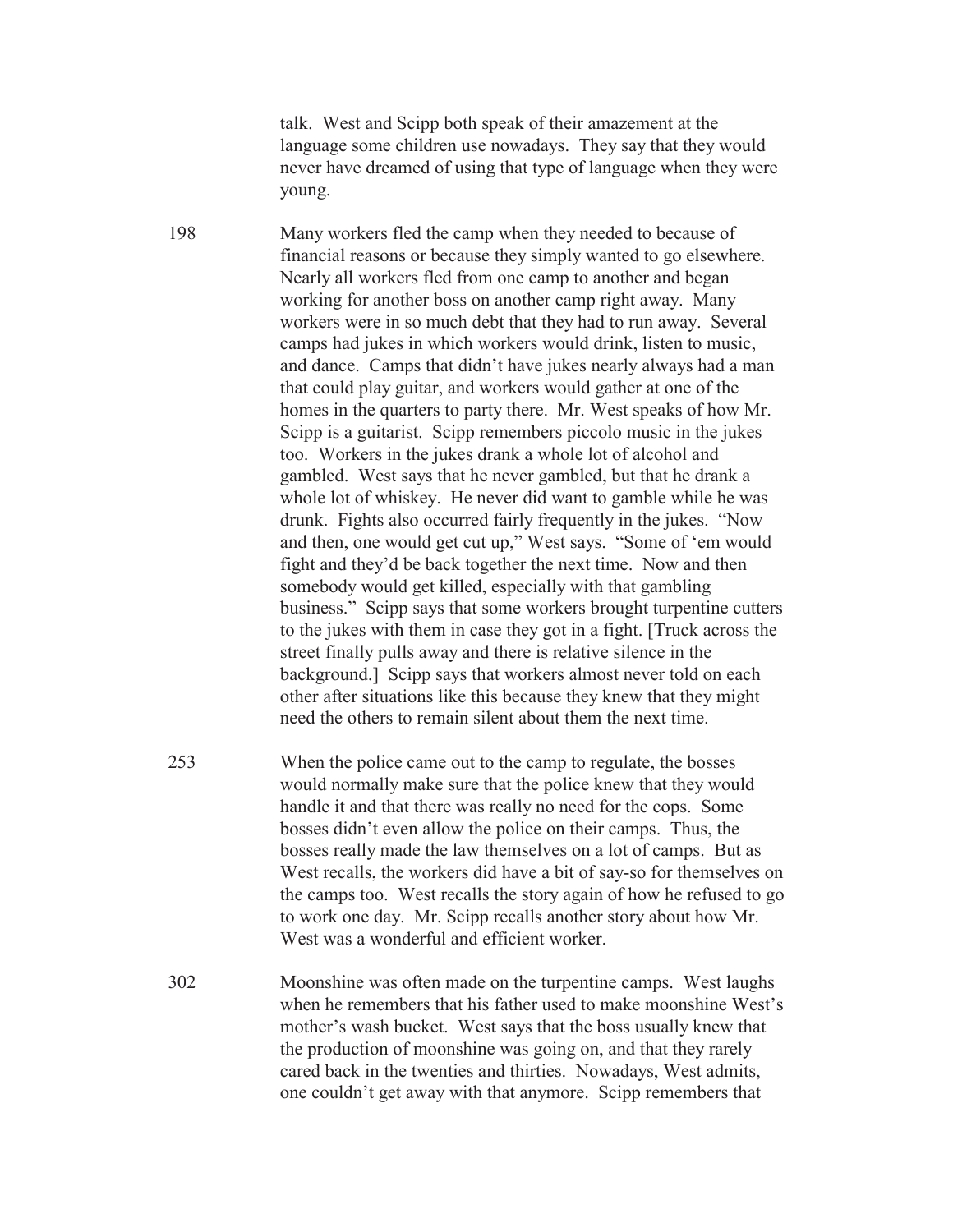people from off the camp (residents of the town) would frequently make fun of turpentiners and try to avoid them in public. West says that people used to degrade turpentiners by calling them "Tar Heels" and such. Turpentiners, West says, rarely paid too much attention to this kind of harassment though. He says that most turpentiners were their own bosses, unlike people in the town who worked other jobs. Also, Scipp and West agree that at least turpentiners usually had enough money to support their families and put food on the table. West and Scipp say that they personally haven't had too much problem with harassment from outsiders to the camp, but that they have heard of other workers having a lot of trouble.

348 West says that he never believed in playing jokes or pranks in the woods. He says that others played jokes on each other, but he always stayed away from it. Scipp says the same. West remembers workers talking about each other's mammas and such, but that he never liked that type of joking around. Scipp and West agree that you should pay respect to others so that they will respect you. Neither Scipp nor West remember playing pranks on new workers to try to initiate them into the group. West remembers helping new workers learn the ropes. He also recalls working alongside a preacher who West says was the best worker he ever worked with because he refused to joke around in the woods. This preacher though had a mental illness that caused him to lose track of what he was doing in the woods. West was sure to patiently guide him and keep him on track.

- 383 West says that he never even tried to put workers who bragged too much in their place. Other workers would combat their boasts by telling them that they would beat them at some form of work in the woods, but West never got involved in this. West says that he certainly does remember workers who bragged from the time they got on the wagon to the time they finished work for the day. West doesn't remember calling anybody a nickname. He just called them by their first name. Scipp says that he used to be called "Tiger" sometimes. Scipp also remembers calling one place in the woods "Bear Hollow" because several workers had spotted some bears in the area.
- 421 West says that rattlesnakes were the biggest danger in the woods. West used to kill them every chance he got and he says that he almost stepped on one several times. Scipp says that he can sense when a rattlesnake is around by the smell in the air. West says that one big danger is hunters. When he would decide to work alone in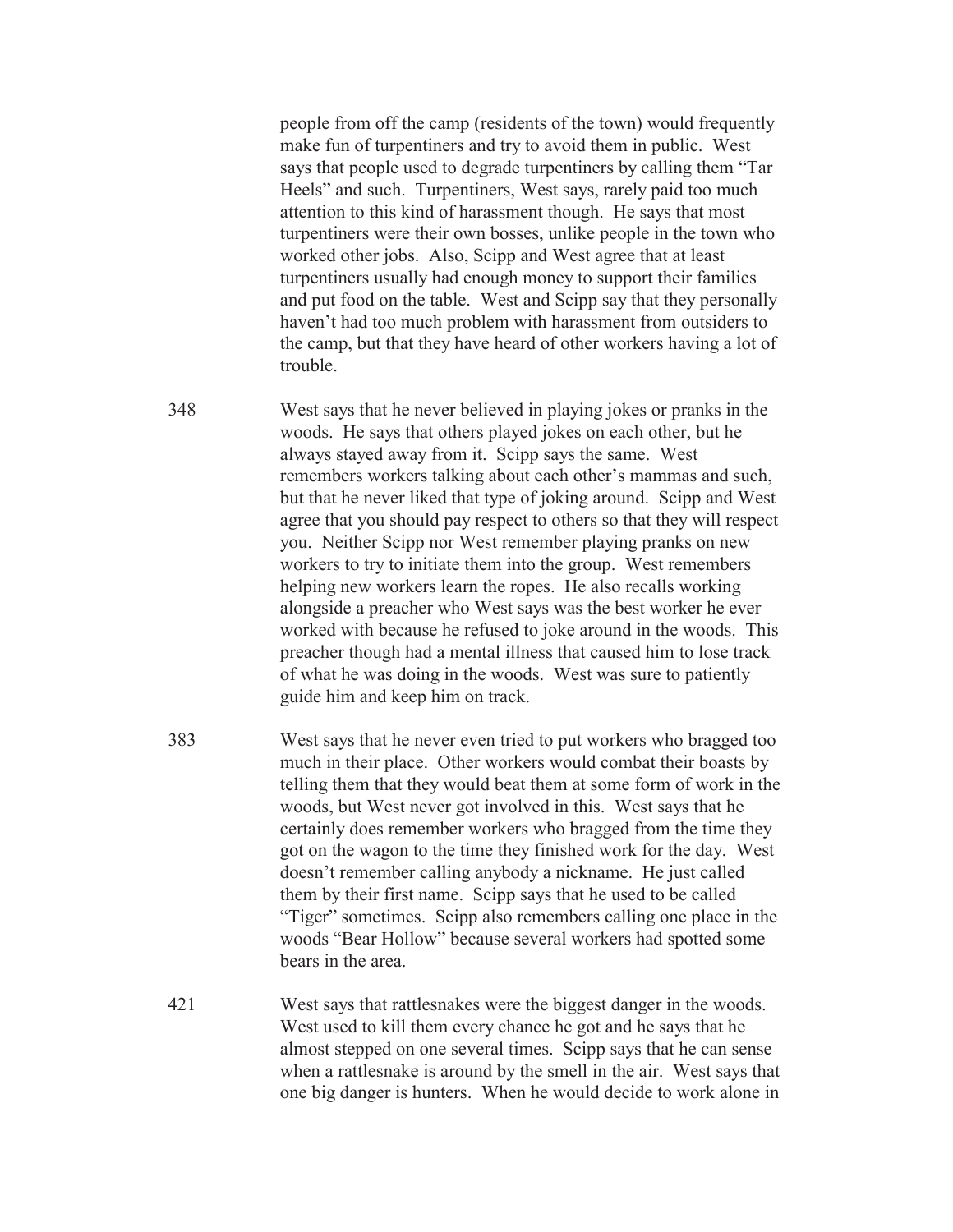the woods one day, he would always look around for hunters in tree stands. If he saw one, he'd ask if they were going to be hunting in the woods that day. If they answered yes, that's all the incentive West needed to call it a day and go back home.

453 Mosquitoes and yellow jackets caused a lot of problems too. West says that he'd rather have ticks pestering him than mosquitoes. Scipp recalls a time when he was driving through Florida and the mosquitoes were so bad that he almost couldn't see out of his windshield. He says that almost his whole windshield was black from the dead bugs. West has never had any problem with fire in the woods either. If the wind were high one day, he wouldn't make a fire. If it were low, he wouldn't hesitate to start a fire. West remembers turpentine beetles and termites that would get in the trees and kill them occasionally. Sometimes they damaged the trees so badly that all the timber had to be cut down.

- 503 The acid workers used on the trees also caused some problems. It ate away at clothing and if a worker got it on their skin, it would burn them pretty severely. West and Scipp have seen workers with torn up clothing and burnt skin from the acid. Scipp and West recall near danger they have both experienced with fire. They both extinguished the fire before it got out of control, and they both were always very careful to clean thoroughly around the fire in order to keep it under control.
- 550 West remembers getting paste in his eyes too. His says that the paste they used on the trees was worse than the acid if it got in the eyes. He had to flush it out with water and a damp rag. West says that he doesn't understand how he's not blind from all the times he got paste in his eyes.

[End of Side B]

[Begin Side A of Tape 03.4]

- 001 Opening announcement
- 005 For medicine, turpentiners often used 66 oil or Castor oil mixed with turpentine. People in the camps often used turpentine on their cuts and scrapes for quick healing. Additionally, West says, he has heard of it being used in bath water for muscle soreness. Scipp says that his mother used to use turpentine to assuage colds. Also, she used to concoct a substance that her family rubbed on their foreheads to cure fever. West says that people then didn't have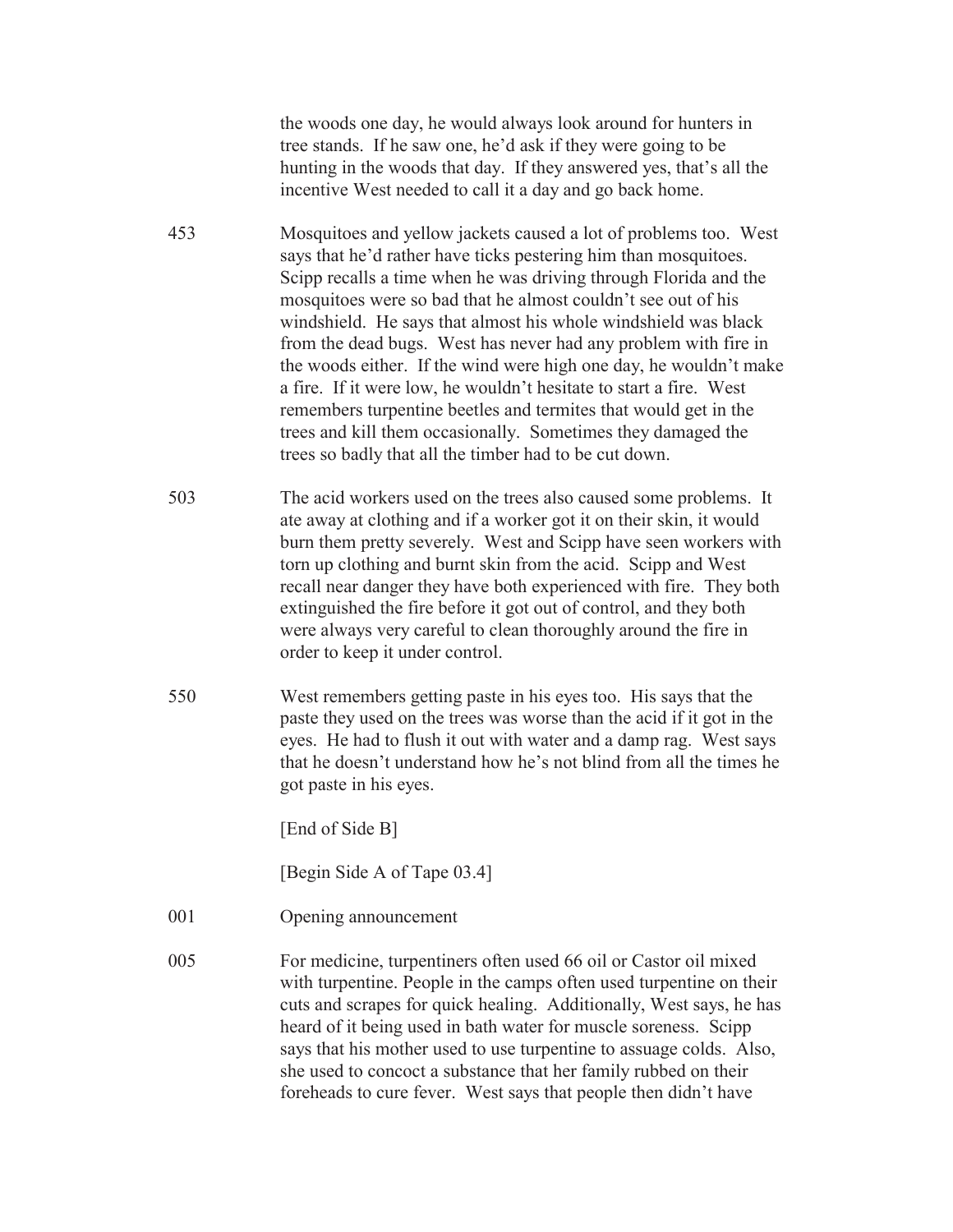doctors like we have grown so accustomed to. West remembers that his grandmother also used another concoction to cure fever. Scipp once had an ulcer for which he went to the doctor. He was not comfortable taking the medicine the doctor prescribed, so he called his mother. He told her he had an ulcer and she said to get some fat lighter wood, make a fire, and put a tin over it. When the syrup began running into the tin, he was to scrape it up and drink it. If he did this several times, his mother said, it would repair the lining in his stomach. She was correct. Sap on the pine tree, Scipp's mother also told him, would cure heartburn. Her methods of remedy never failed, Scipp says. Many of medicines, West says, can be found right in the woods. Scipp says that a penny and a piece of fat meat also works wonders for reducing swelling.

061 Mr. West says that he could tell where he was when he was chipping in the woods by "joining his work." He explains that this meant that he worked in a circle or in a horseshoe shape that brought him right back to his starting place. All he had to do then was remember how he got into the woods. Scipp and West agree that after working in any given patch of woods long enough, there's no way a worker could get lost in the woods. If one doesn't chip boxes in a pattern, it is very possible that they will get lost. West remembers when nails were made out of wood. Wooden nails were driven into trees in the woods once upon a time and West remembers crafting his toy wagon as a child using nails made of wood.

- 084 Some workers did have contests in the woods with each other, but West says that it was pretty rare in his experiences. He does remember a boss putting up a blackboard in one camp in the mid-1960s to track the best chipper, dipper, etc. Scipp makes it clear, though, that workers certainly did try to outdo one another. Scipp recalls workers trying to beat him in the woods at various tasks. He says none ever could though, except of course for Mr. West when it came to chipping.
- 095 West and Scipp both remember workers talking about various nonexistent dreamlands, the most popular of which was "Diddy-Wah-Diddy." West says he had heard of this place, but that he doesn't know where it is. Scipp confirms that it isn't a real place; it's just a place workers invented in their minds. Scipp remembers workers saying that in "Diddy-Wah-Diddy" they could go into the woods with a croaker sack, open it up, and birds would fly in the sack because they knew the workers were hungry. Scipp says he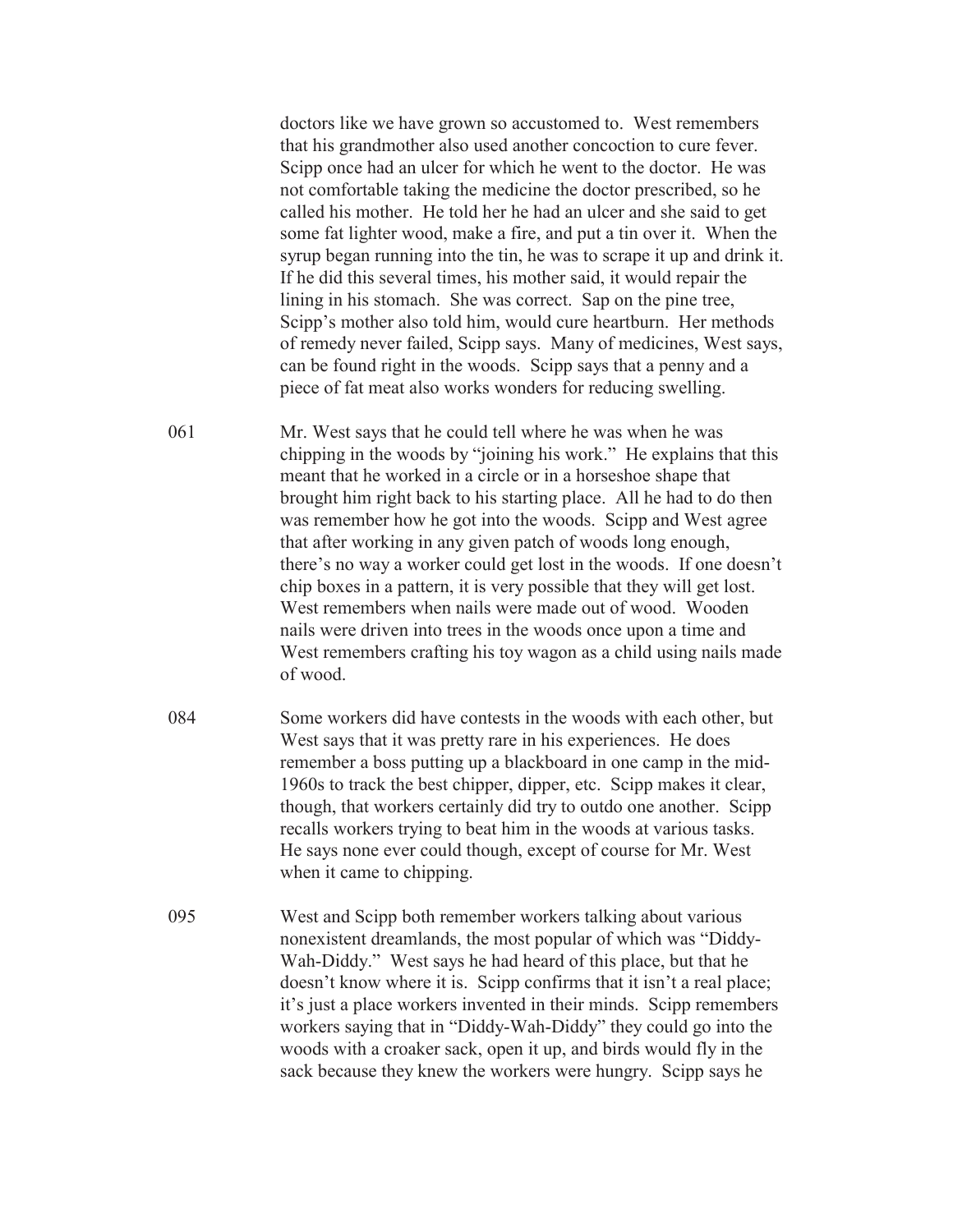has looked for "Diddy-Wah-Diddy" on a map, but he was unable to find it.

- 111 Workers rarely retired; they just worked turpentine until they got so old that they couldn't do it anymore. Old men worked right beside boys in the woods. Mr. West and Mr. Scipp remember one 87 year-old man who was a wonderful worker. West and Scipp speak of how healthy turpentiners were. They lived long lives because they worked so hard in the woods and sweated a lot. Scipp says he knew one worker who was in perfect health working in the woods when he decided to retire. Within two years of quitting turpentine, the man had passed away. Scipp says that because he worked turpentine for so long, he can still do a lot that the kids nowadays couldn't imagine doing.
- 136 West remembers loving the smell of turpentine in the woods when the still had just been charged. He believes that the steam and smoke that rose off the gum when it was cooking was extremely beneficial for ones health and sinus passages. West and Scipp both recall drinking water out of the turpentine cups in the woods as well, and they both say that it was great water. The film on top of the water was pure pine gum and it tasted great, they say. Ingesting turpentine, West says, not only tasted good, but also it was healthy. But West says that everyone had to stop ingesting turpentine after the acid was introduced into the woods. It was no longer safe to consume. [West enters his home and returns with a bottle of turpentine to show the fieldworker.] West says that Mr. [Alton] Carter gave him that bottle of turpentine. Scipp begins to talk about the many ways that turpentine was used commercially.

162 The only time workers celebrated holidays in any significant manner was on the 4<sup>th</sup> of July and Christmas. They usually had a cookout on the camps on the  $4<sup>th</sup>$  of July, and sometimes the bosses gave the workers a bonus at Christmastime. Mr. West tried to go into the military, but he didn't pass the entry exam. Mr. Scipp was a volunteer for the military and wanted to fight in Vietnam, but he never got the chance. West remembers bosses trying to keep their workers out of the draft so they didn't have to suffer any loss in productivity. But West says that the draft rarely cared about these matters, and they would draft the boss man too if he was healthy enough to fight. Some workers who were poorly disciplined were pushed toward the military, Scipp remembers. Some bosses would hope to get rid of misbehaving workers. West says that the military needs to draft some of the young people coming up today who are involved in crime and drugs. "They'll steal before they